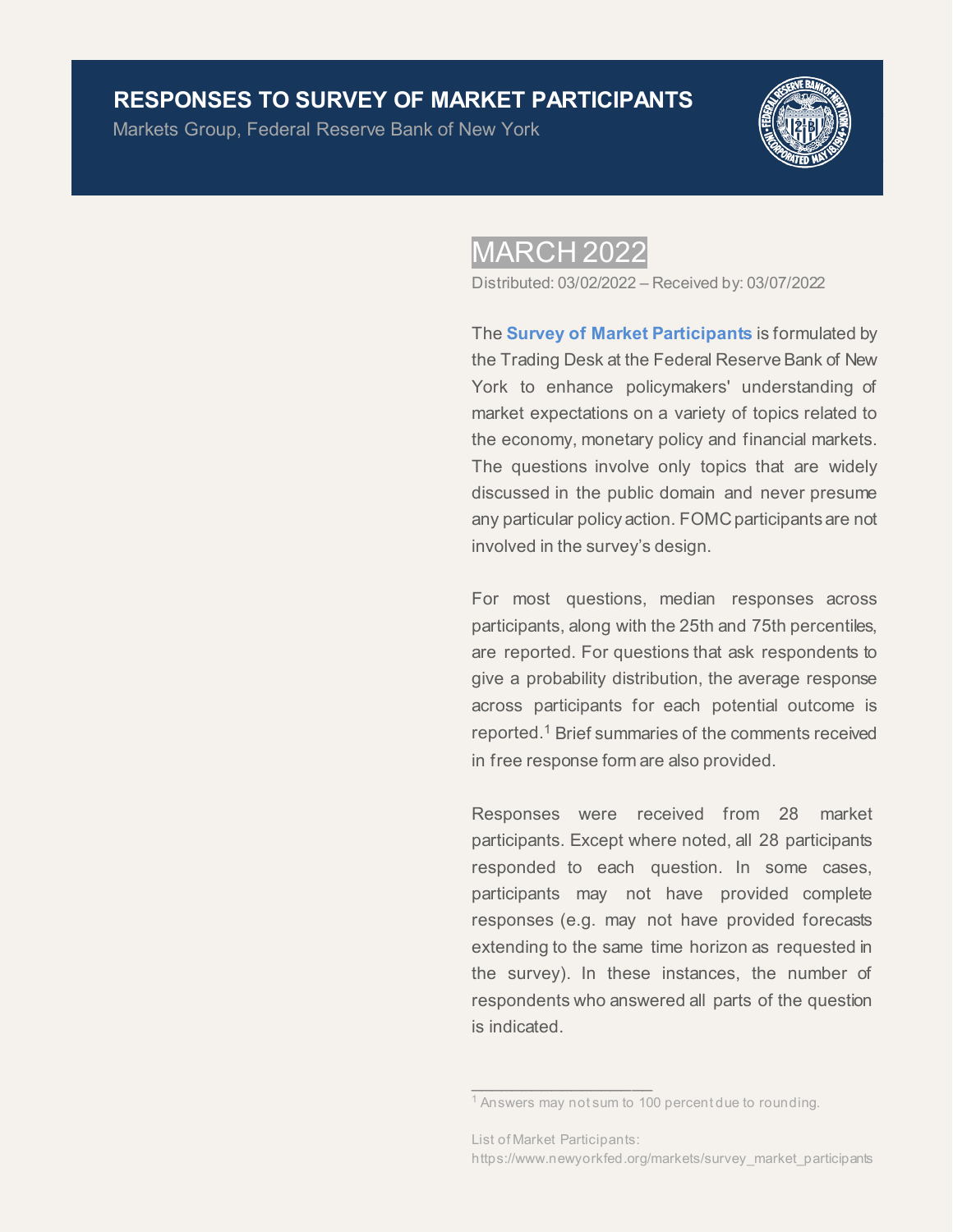# **Table of Contents**

| $Q-1)$ | <b>FOMC Meeting Expectations</b>                             |
|--------|--------------------------------------------------------------|
| $Q-2)$ | Target Federal Funds Rate/Range and Lower Bound Expectations |
| $Q-3)$ | <b>Federal Reserve Assets</b>                                |
| $Q-4)$ | <b>Treasury Rate Modal Expectations</b>                      |
| $Q-5)$ | Mortgage Rate Modal Expectations                             |
| $Q-6)$ | <b>Fiscal Policy Expectations</b>                            |
| $Q-7)$ | Inflation Probability Distributions                          |
| $Q-8)$ | U.S. and Global Recession Probabilities                      |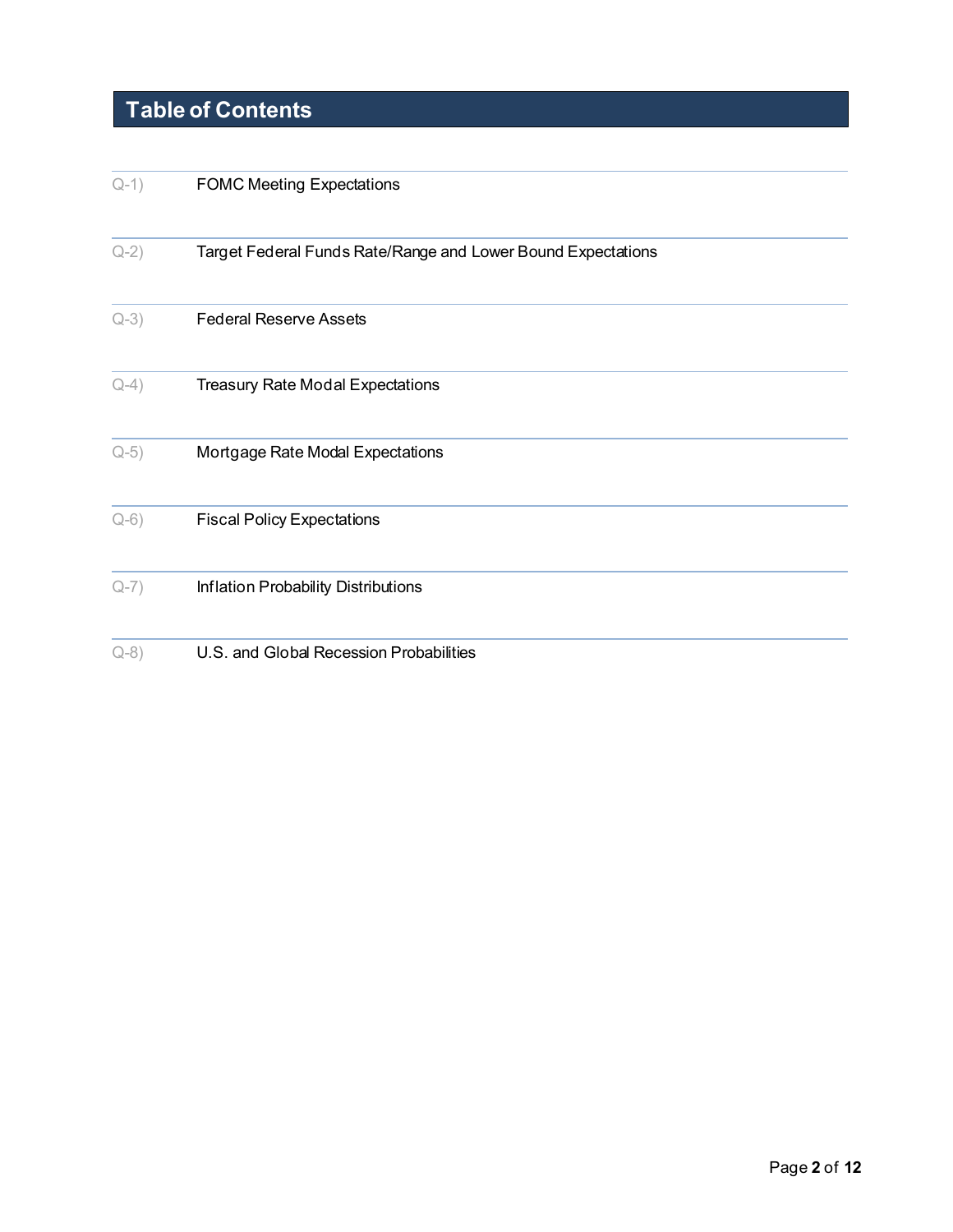<span id="page-2-0"></span>**1a)** Provide below your expectations for **changes**, if any, to the language referencing each of the following topics in the March FOMC statement. **Please write N/A if you do not expect any changes.**

Current economic conditions:

**In response to this question, some respondents indicated they expected a reference to geopolitical events or uncertainty, and several expected a reference to the associated impact on energy or commodity prices. Several respondents indicated they expected a reference to the strong labor market. Several respondents indicated they expected an adjustment to language around COVID-19, such as removing language around rising cases or sectors affected by the rise in cases.**

Economic outlook and communication on the expected path of the target federal funds rate: (27 responses)

**Many respondents indicated they expected an increase in the target range for the federal funds rate. Some respondents indicated they expected some signal of further increases in the target range. In response to this question, several respondents indicated they expected a reference to geopolitical events or uncertainty.**

Communication on tools other than the target federal funds rate:

(27 responses)

**Some respondents indicated they expected a reference to the end of net asset purchases, and several expected a reference to continued reinvestments.**

Other: (16 responses)

> **Most respondents did not provide significant commentary in this section. In response to this question, several respondents indicated they expected a reference to geopolitical events or uncertainty.**

**1b)** What are your expectations for the most likely levels of the medians of FOMC participants' target federal funds rate projections in the SEP? Please provide your responses out to three decimal places. (27 responses)

|           | Year-End | Year-End | Year-End i | Longer     |
|-----------|----------|----------|------------|------------|
|           | 2022     | 2023     | 2024       | <b>Run</b> |
| 25th Pctl | 1.38%    | 2.13%    | 2.38%      | 2.50%      |
| Median    | 1.38%    | 2.13%    | 2.50%      | 2.50%      |
| 75th Pctl | 1.63%    | $2.38\%$ | 2.63%      | 2.50%      |

**1c)** What are your expectations for the Chair's press conference?

**In response to this question, many respondents indicated they expected a reference to geopolitical events or uncertainty at the press conference.**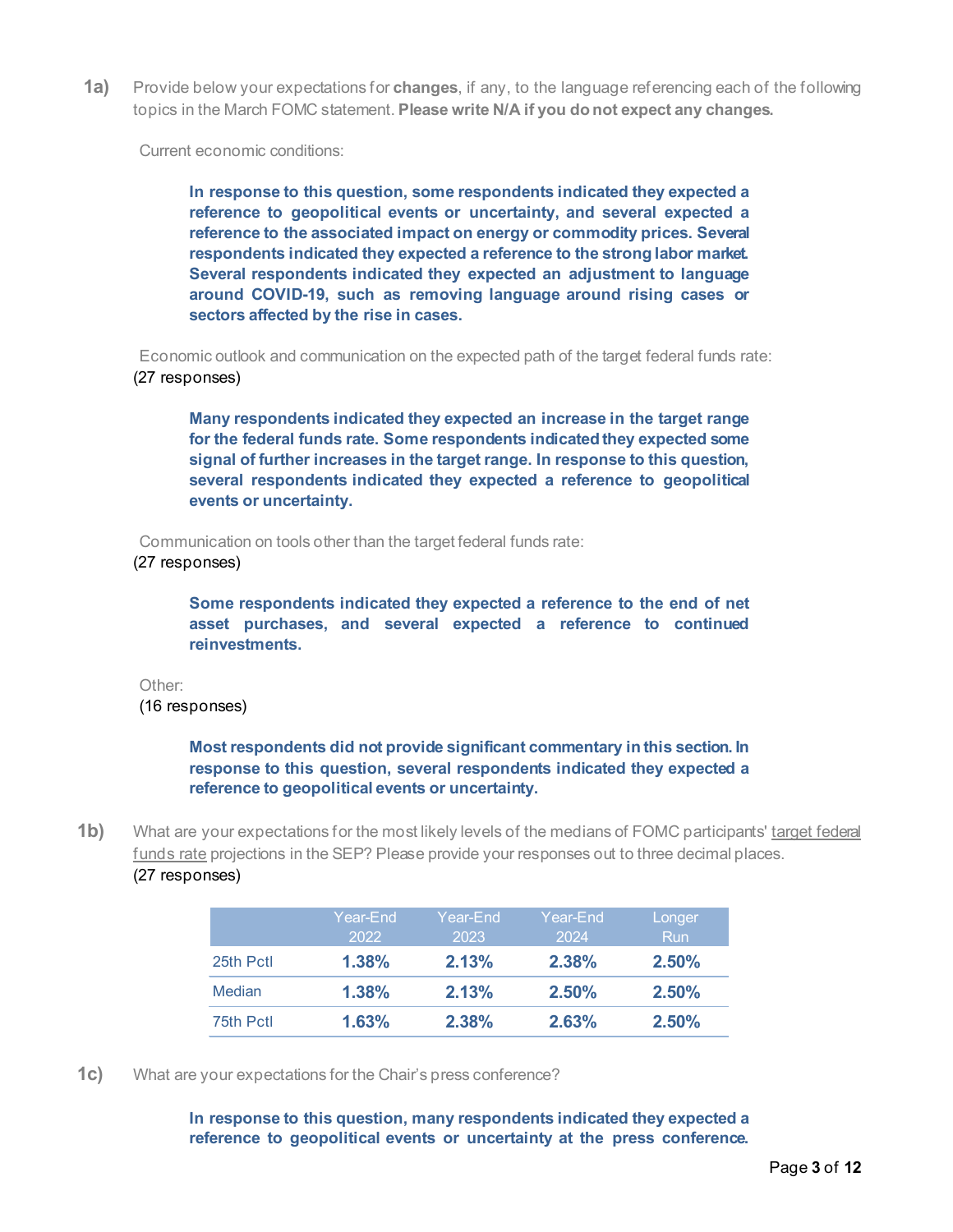**Some respondents indicated they expected some discussion of balance sheet reduction at the press conference. Several respondents indicated they expected the Chair to signal a series of further increases in the target range for the federal funds rate.** 

**Several respondents expected reference to elevated or broad inflationary pressures. Several respondents indicated they expected the Chair to mention tight labor markets.** 

<span id="page-3-0"></span>2a) Provide your estimate of the most likely outcome (i.e., the mode) for the target federal funds rate or range, as applicable, immediately following the FOMC meetings and at the end of each of the following quarters and years below. For the time periods at which you expect a target range, please indicate the midpoint of that range in providing your response. (27 responses)

| # of Responses | 28                | 28             | 28                | 28            | 28                | 28              | 28                | 28                       |
|----------------|-------------------|----------------|-------------------|---------------|-------------------|-----------------|-------------------|--------------------------|
| 75th Pctl      | 0.38%             | 0.63%          | 0.88%             | 1.13%         | 1.38%             | 1.63%           | 1.88%             | 1.88%                    |
| <b>Median</b>  | 0.38%             | 0.63%          | 0.88%             | 1.13%         | 1.25%             | 1.38%           | 1.63%             | 1.63%                    |
| 25th Pctl      | 0.38%             | 0.63%          | 0.88%             | 0.88%         | 1.13%             | 1.13%           | 1.38%             | 1.38%                    |
|                | Mar.<br>$15 - 16$ | May<br>$3 - 4$ | Jun.<br>$14 - 15$ | Jul.<br>26-27 | Sep.<br>$20 - 21$ | Nov.<br>$1 - 2$ | Dec.<br>$13 - 14$ | <b>Jan. 31</b><br>Feb. 1 |

|                | 2023 Q1 | 2023 Q2 | 2023 Q3  | 2023 Q4  |
|----------------|---------|---------|----------|----------|
| 25th Pctl      | 1.63%   | 1.88%   | $2.00\%$ | $2.00\%$ |
| Median         | 1.88%   | 2.13%   | 2.13%    | 2.38%    |
| 75th Pctl      | 2.13%   | 2.38%   | 2.63%    | 2.63%    |
| # of Responses | 28      | 28      | 28       | 28       |

|                | 2024 Q1 | 2024 Q2 | 2024 Q3 | 2024 Q4 |
|----------------|---------|---------|---------|---------|
| 25th Pctl      | 2.13%   | 2.13%   | 2.13%   | 2.13%   |
| Median         | 2.38%   | 2.50%   | 2.50%   | 2.50%   |
| 75th Pctl      | 2.88%   | 2.88%   | 2.88%   | 2.88%   |
| # of Responses | 28      | 28      | 28      | 28      |
|                |         |         |         |         |
|                | 2025    | 2026    | 2027    | 2028    |
| 25th Pctl      | 1.88%   | 2.00%   | 1.88%   | 1.88%   |

| Median         | $2.38\%$ | 2.38% | 2.38% | 2.38% |
|----------------|----------|-------|-------|-------|
| 75th Pctl      | 2.88%    | 2.63% | 2.63% | 2.63% |
| # of Responses | 27       | 27    | 27    | 27    |

2b) Provide your estimate for the most likely value for the following indicators at the time of the next increase in the target range for the federal funds rate. (25 responses)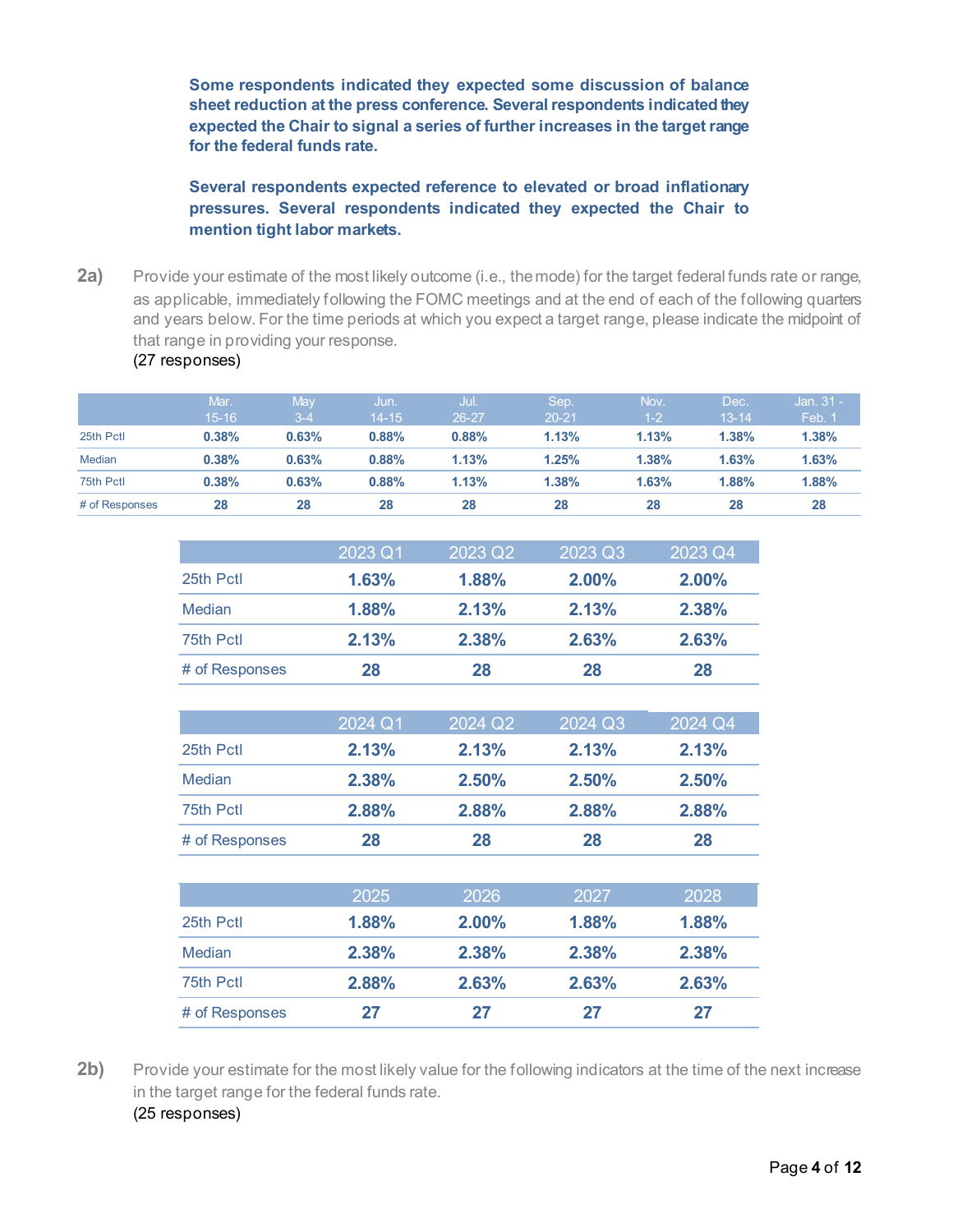| Most Likely Value of Economic Indicator at Time of Next Increase in Target Range |                   |                                                 |                                                        |                                           |  |  |  |  |  |
|----------------------------------------------------------------------------------|-------------------|-------------------------------------------------|--------------------------------------------------------|-------------------------------------------|--|--|--|--|--|
|                                                                                  | Unemployment Rate | <b>Labor Force</b><br><b>Participation Rate</b> | Total Change in the Level of<br>Real GDP Since 2019 Q4 | Headline 12-month<br><b>PCE</b> Inflation |  |  |  |  |  |
| 25th Pctl                                                                        | 3.8%              | 62.3%                                           | 3.2%                                                   | 5.4%                                      |  |  |  |  |  |
| Median                                                                           | 3.8%              | 62.3%                                           | 3.7%                                                   | 6.1%                                      |  |  |  |  |  |
| 75th Pctl                                                                        | 3.8%              | 62.3%                                           | 4.9%                                                   | 6.1%                                      |  |  |  |  |  |

2c) In addition, provide your estimate of the longer run target federal funds rate and your expectation for the average federal funds rate over the next 10 years.

## (27 responses)

|           | <b>Longer Run</b> | 10-yr Average<br><b>FF</b> Rate |
|-----------|-------------------|---------------------------------|
| 25th Pctl | $2.00\%$          | 1.50%                           |
| Median    | 2.19%             | 1.88%                           |
| 75th Pctl | 2.50%             | 2.38%                           |

2d) Please indicate the percent chance that you attach to the target federal funds rate or range falling in each of the following ranges immediately following the March and May FOMC meetings and at the end of 2022, 2023, and 2024. If you expect a target range, please use the midpoint of that range in providing your response.

| Federal Funds Rate or Range after March 2022 FOMC Meeting |            |                      |     |                                                    |       |       |       |       |       |                                                                              |
|-----------------------------------------------------------|------------|----------------------|-----|----------------------------------------------------|-------|-------|-------|-------|-------|------------------------------------------------------------------------------|
|                                                           | $< 0.00\%$ | $0.00 -$<br>$0.25\%$ |     | $0.26 - 0.51 - 0.76 - 1.01 - 1.26 - 1.51 - 1.76 -$ |       |       |       |       |       | $0.50\%$ $0.75\%$ $1.00\%$ $1.25\%$ $1.50\%$ $1.75\%$ $2.00\%$ $\geq 2.01\%$ |
| Average <b>0%</b>                                         |            | $6\%$                | 85% | 8%                                                 | $0\%$ | $0\%$ | $0\%$ | $0\%$ | $0\%$ | $0\%$                                                                        |

| Federal Funds Rate or Range after May 2022 FOMC Meeting |            |          |           |                |                                                         |       |       |           |       |                     |
|---------------------------------------------------------|------------|----------|-----------|----------------|---------------------------------------------------------|-------|-------|-----------|-------|---------------------|
|                                                         |            |          |           |                | 0.00 - 0.26 - 0.51 - 0.76 - 1.01 - 1.26 - 1.51 - 1.76 - |       |       |           |       |                     |
|                                                         | $< 0.00\%$ | $0.25\%$ |           | $0.50\%$ 0.75% | $1.00\%$ $1.2\overline{5}\%$ $1.50\%$ .                 |       |       | $-1.75\%$ |       | $2.00\% \ge 2.01\%$ |
| Average 1%                                              |            |          | $3\%$ 17% | 62%            | $16\%$                                                  | $1\%$ | $0\%$ | $0\%$     | $0\%$ | $0\%$               |

| Federal Funds Rate or Range at the End of 2022 |            |          |    |       |      |                                                      |     |        |     |                                                                                                                |
|------------------------------------------------|------------|----------|----|-------|------|------------------------------------------------------|-----|--------|-----|----------------------------------------------------------------------------------------------------------------|
|                                                |            | $0.00 -$ |    |       |      | $1.0.26 - 0.51 - 0.76 - 1.01 - 1.26 - 1.51 - 1.76 -$ |     |        |     |                                                                                                                |
|                                                | $< 0.00\%$ | $0.25\%$ |    |       |      |                                                      |     |        |     | $\begin{array}{ c c }{0.50\%} & 0.75\% & 1.00\% & 1.25\% & 1.50\% & 1.75\% & 2.00\% & \geq 2.01\% \end{array}$ |
| Average 1%                                     |            | $2\%$    | 2% | $4\%$ | 7% · | 17%                                                  | 21% | $16\%$ | 18% | 12%                                                                                                            |

| Federal Funds Rate or Range at the End of 2023 |               |                      |    |    |      |                                             |     |     |          |     |
|------------------------------------------------|---------------|----------------------|----|----|------|---------------------------------------------|-----|-----|----------|-----|
|                                                | $\leq 0.75\%$ | $0.76 -$<br>$1.00\%$ |    |    |      | $1.01 - 1.26 - 1.51 - 1.76 - 2.01 - 2.26 -$ |     |     | $2.51 -$ |     |
|                                                |               |                      |    |    |      |                                             |     |     |          |     |
| Average                                        | $6\%$         | 3%                   | 3% | 5% | 7% l | 17%                                         | 12% | 13% | 14%      | 20% |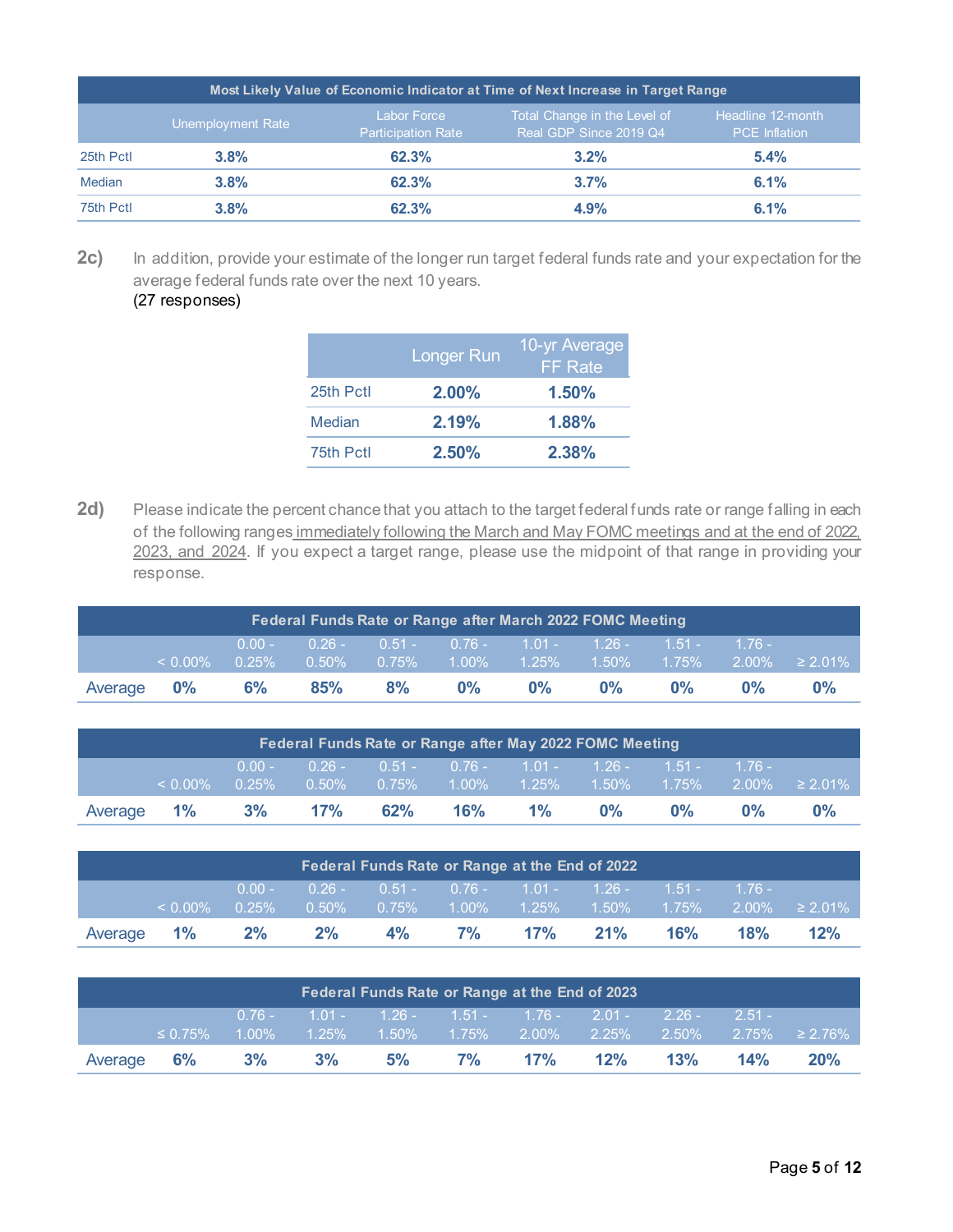| Federal Funds Rate or Range at the End of 2024 |                     |  |  |  |       |                                                           |  |             |     |                                                                                     |
|------------------------------------------------|---------------------|--|--|--|-------|-----------------------------------------------------------|--|-------------|-----|-------------------------------------------------------------------------------------|
|                                                |                     |  |  |  |       | $0.76 - 1.01 - 1.26 - 1.51 - 1.76 - 2.01 - 2.26 - 2.51 -$ |  |             |     |                                                                                     |
|                                                | $\leq 0.75\%$       |  |  |  |       |                                                           |  |             |     | $^{\prime}$ 1.00% = 1.25% = 1.50% = 1.75% = 2.00% = 2.25% = 2.50% = 2.75% = 2.76% = |
|                                                | Average 8% 3% 3% 3% |  |  |  | $5\%$ |                                                           |  | 10% 11% 19% | 15% | 22%                                                                                 |

**2e)** What is your estimate of the target federal funds rate or range at the effective lower bound? (26 responses)

|           | <b>Level of Target Federal</b><br><b>Funds Rate or Range</b><br>at ELB |
|-----------|------------------------------------------------------------------------|
| 25th Pctl | $-0.50%$                                                               |
| Median    | $0.00\%$                                                               |
| 75th Pctl | 0.13%                                                                  |

**2f)** For parts a-e, please explain the factors behind any change to your expectations, where applicable, since the last policy survey.

## (25 responses)

**Many respondents indicated they raised or brought forward their modal expectations for increases in the target range for the federal funds rate compared with their prior survey response due to higher realized inflation. Some respondents attributed their expectations for earlier or more policy rate increases to tighter labor markets. Several respondents cited communications from FOMC officials, several cited higher inflation expectations or forecasts, and several specified higher energy or commodity inflation.**

<span id="page-5-0"></span>**3a)** Please provide your modal expectation for the total net change in SOMA holdings of U.S. Treasury securities and agency mortgage-backed securities (MBS) over each of the periods below.

If you expect SOMA holdings to increase on net in a given period, for example through net asset purchases, please enter a positive number. If you expect SOMA holdings to be unchanged on net in a given period, for example through reinvestments that result in no net change in holdings, please enter 0. If you expect SOMA holdings to decline on net in a given period, for example through maturities or paydowns that exceed any reinvestments or through sales, please enter a negative number.

#### (22 responses)

|           | Net Change in U.S. Treasury Securities (\$ billions) |           |             |              |              |              |              |  |  |  |  |
|-----------|------------------------------------------------------|-----------|-------------|--------------|--------------|--------------|--------------|--|--|--|--|
|           | Mid-Mar.<br>to end-<br>Mar.<br>2022                  | Apr. 2022 | May<br>2022 | Jun.<br>2022 | Jul.<br>2022 | Aug.<br>2022 | Sep.<br>2022 |  |  |  |  |
| 25th Pctl | 0                                                    | 0         | 0           | $-30$        | $-50$        | $-60$        | $-60$        |  |  |  |  |
| Median    | 0                                                    | 0         | 0           | 0            | $-20$        | $-40$        | $-44$        |  |  |  |  |
| 75th Pctl | 0                                                    | 0         |             |              | $-10$        | -20          | $-24$        |  |  |  |  |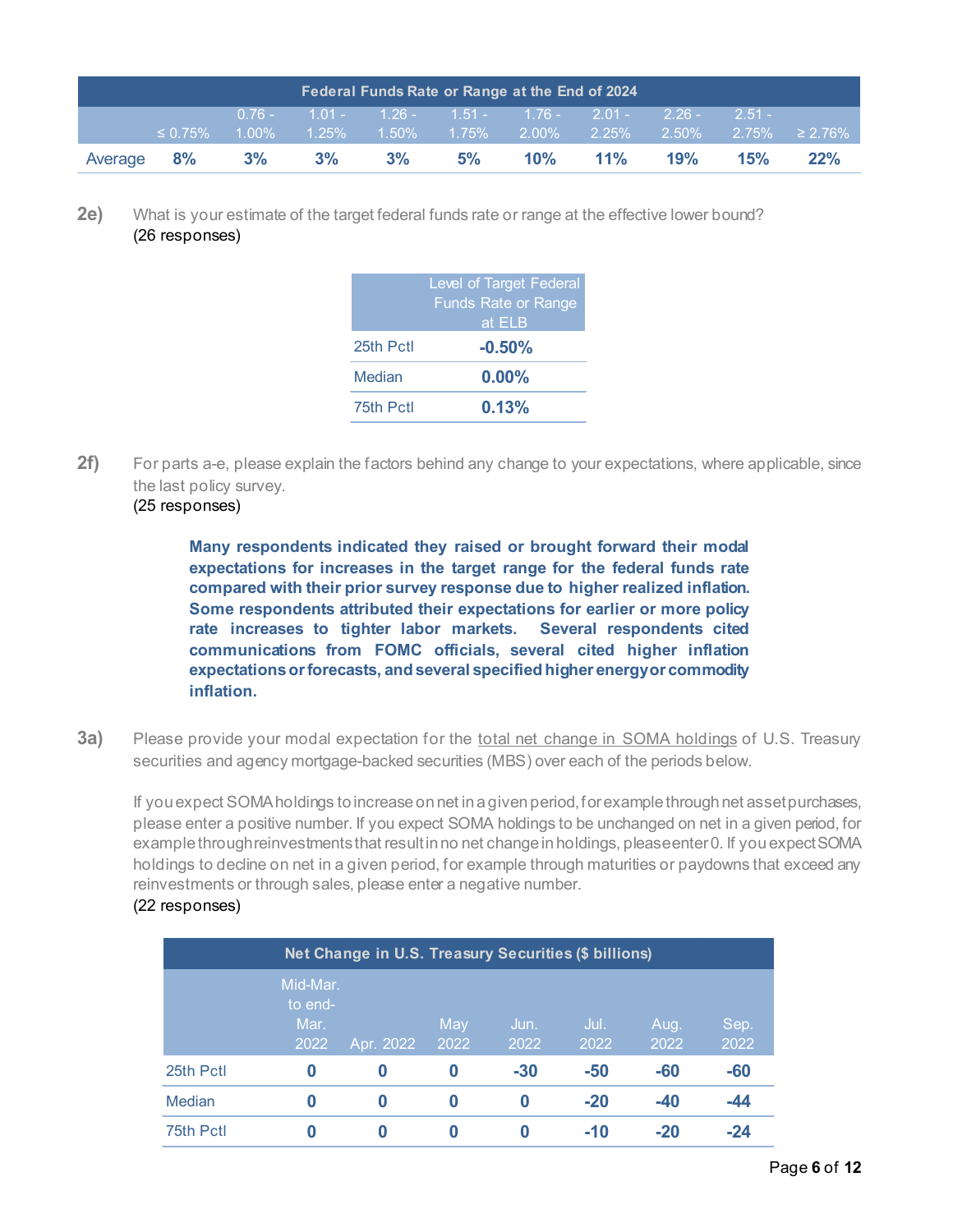| Net Change in U.S. Treasury Securities (\$ billions) |        |        |                                         |        |        |  |  |  |  |  |
|------------------------------------------------------|--------|--------|-----------------------------------------|--------|--------|--|--|--|--|--|
|                                                      |        |        | 2022 Q4 2023 Q1 2023 Q2 2023 Q3 2023 Q4 |        |        |  |  |  |  |  |
| 25th Pctl                                            | $-180$ | $-180$ | $-180$                                  | $-180$ | $-180$ |  |  |  |  |  |
| Median                                               | -144   | $-150$ | $-150$                                  | $-150$ | $-150$ |  |  |  |  |  |
| 75th Pctl                                            | $-120$ | $-135$ | $-135$                                  | $-135$ | -135   |  |  |  |  |  |

| Net Change in U.S. Treasury Securities (\$ billions) |        |                                                                 |        |        |        |        |        |        |  |  |  |
|------------------------------------------------------|--------|-----------------------------------------------------------------|--------|--------|--------|--------|--------|--------|--|--|--|
|                                                      |        | 2024 Q1 2024 Q2 2024 Q3 2024 Q4 2025 Q1 2025 Q2 2025 Q3 2025 Q4 |        |        |        |        |        |        |  |  |  |
| 25th Pctl                                            | -180   | $-180$                                                          | $-180$ | $-150$ | $-150$ | $-129$ | $-120$ | $-120$ |  |  |  |
| Median                                               | $-135$ | $-150$                                                          | $-140$ | $-115$ | $-100$ | $-90$  | -80    | $-75$  |  |  |  |
| 75th Pctl                                            | $-100$ | $-100$                                                          | $-100$ | $-100$ | -50    |        |        |        |  |  |  |

|               | Net Change in Agency MBS (\$ billions) |           |             |              |              |              |              |  |  |  |  |
|---------------|----------------------------------------|-----------|-------------|--------------|--------------|--------------|--------------|--|--|--|--|
|               | Mid-Mar.<br>to end-<br>Mar.<br>2022    | Apr. 2022 | May<br>2022 | Jun.<br>2022 | Jul.<br>2022 | Aug.<br>2022 | Sep.<br>2022 |  |  |  |  |
| 25th Pctl     | 0                                      | 0         | 0           | $-15$        | $-25$        | $-30$        | $-30$        |  |  |  |  |
| <b>Median</b> | 0                                      | 0         | 0           | 0            | $-15$        | $-20$        | $-20$        |  |  |  |  |
| 75th Pctl     | 0                                      | 0         | 0           | 0            | -5           | -10          | $-15$        |  |  |  |  |

| <b>Net Change in Agency MBS (\$ billions)</b> |       |     |                                         |        |     |  |  |  |  |  |
|-----------------------------------------------|-------|-----|-----------------------------------------|--------|-----|--|--|--|--|--|
|                                               |       |     | 2022 Q4 2023 Q1 2023 Q2 2023 Q3 2023 Q4 |        |     |  |  |  |  |  |
| 25th Pctl                                     | -90   | -90 | $-100$                                  | $-100$ | -90 |  |  |  |  |  |
| Median                                        | $-72$ | -84 | -84                                     | -90    | -90 |  |  |  |  |  |
| 75th Pctl                                     | -60   | -60 | -60                                     | -60    | -60 |  |  |  |  |  |

| <b>Net Change in Agency MBS (\$ billions)</b> |       |       |       |       |                                                                 |       |       |     |  |  |  |
|-----------------------------------------------|-------|-------|-------|-------|-----------------------------------------------------------------|-------|-------|-----|--|--|--|
|                                               |       |       |       |       | 2024 Q1 2024 Q2 2024 Q3 2024 Q4 2025 Q1 2025 Q2 2025 Q3 2025 Q4 |       |       |     |  |  |  |
| 25th Pctl                                     | -90   | -90   | $-90$ | $-90$ | -80                                                             | $-75$ | $-75$ | -75 |  |  |  |
| <b>Median</b>                                 | $-75$ | $-75$ | $-75$ | -60   | -60                                                             | -57   | -54   | -30 |  |  |  |
| 75th Pctl                                     | -60   | -60   | -60   | $-30$ | $-10$                                                           |       |       |     |  |  |  |

If your responses above do not reflect a period in which SOMA holdings decline (e.g. Treasury and Agency MBS values in a given period sum to a negative number and are not blank), please provide your modal expectation for the earliest quarter in which SOMA holdings decline.

**There were only two responses.\***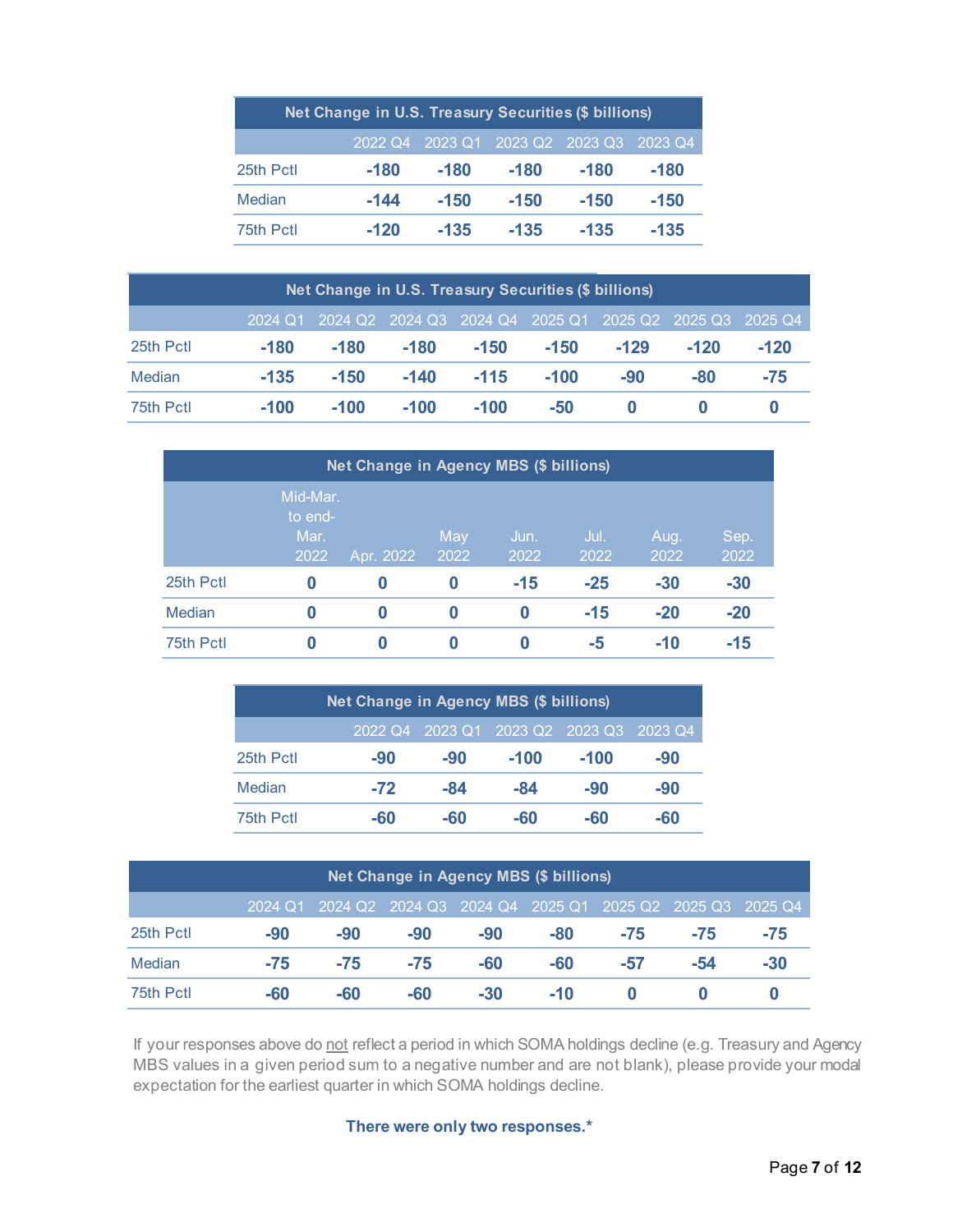*\*Dropdown selections: Q1 2022, Q2 2022, Q3 2022, Q4 2022, Q1 2023, Q2 2023, Q3 2023, Q4 2023, Q1 2024, Q2 2024, Q3 2024, Q4 2024, Q1 2025, Q2 2025, Q3 2025, Q4 2025, Q1 2026, Q2 2026, Q3 2026, Q4 2026, Q1 2027, Q2 2027, Q3 2027, Q4 2027, Q1 2028 or later.*

**3b)** Please describe your expectations regarding the Committee's approach to balance sheet reduction, including any expectations around U.S. Treasury coupons and bills, agency mortgage-backed securities (MBS), reinvestments, and asset sales.

#### (25 responses)

**Some respondents indicated they expected caps on securities reductions, and several respondents specified a phase-in of caps over time.** 

**Several respondents indicated they viewed sales of agency mortgagebacked securities as possible.** 

**Several respondents indicated they expected Treasury bills to roll off the balance sheet.**

**3c)** If you expect the SOMA portfolio to decline, please indicate the percent chance that you attach to the level of the target federal funds rate or range falling in the following ranges when the SOMA portfolio first declines. If you expect a target range, please use the midpoint of that range in providing your response. (25 responses)

|            | $\leq 0.25\%$ | $0.26 -$ |           |            | $0.51 - 0.76 - 1.01 - 1.26 - 1.51 - 1.76 - 2.01 -$ |           |       |       |       | $0.50\%$ $0.75\%$ $1.00\%$ $1.25\%$ $1.50\%$ $1.75\%$ $2.00\%$ $2.25\%$ ≥ 2.26% |
|------------|---------------|----------|-----------|------------|----------------------------------------------------|-----------|-------|-------|-------|---------------------------------------------------------------------------------|
| Average 0% |               |          | $5\%$ 25% | $38\%$ 21% |                                                    | <b>7%</b> | $2\%$ | $1\%$ | $1\%$ | $0\%$                                                                           |

**3d)** If you expect the SOMA portfolio to decline, please indicate the period in which you expect the SOMA portfolio will cease to decline as well as the size of the SOMA portfolio when it ceases to decline. For reference, Securities Held Outright in the SOMA portfolio on February 23, 2022 was \$8,462 billion according to the most recent H.4.1 release.

#### (23 responses)

|               |                     | Period in which SOMA Size of SOMA Portfolio |
|---------------|---------------------|---------------------------------------------|
|               | Portfolio Ceases to | when it Ceases to                           |
|               | Decline*:           | Decline**: '                                |
| 25th Pctl     | Q <sub>2</sub> 2025 | 5000                                        |
| <b>Median</b> | Q1 2026             | 5250                                        |
| 75th Pctl     | Q <sub>2</sub> 2026 | 5750                                        |

*\*Dropdown selections: Q1 2022, Q2 2022, Q3 2022, Q4 2022, Q1 2023, Q2 2023, Q3 2023, Q4 2023, Q1 2024, Q2 2024, Q3 2024, Q4 2024, Q1 2025, Q2 2025, Q3 2025, Q4 2025, Q1 2026, Q2 2026, Q3 2026, Q4 2026, Q1 2027, Q2 2027, Q3 2027, Q4 2027, Q1 2028 or later.* 

*\*\*Dropdown selections: \$0-500bn, \$501-1000bn, \$1001-1500bn, \$1501-2000bn, \$2001-2500bn, \$2501-3000bn, \$3001-3500bn, \$3501-4000bn, \$4001-4500bn, \$4501-5000bn, \$5001-5500bn, \$5501-6000bn, \$6001-6500bn, \$6501-7000bn, \$7001-7500bn, \$7501-8000bn, \$8001bn or larger*

**3e)** Please indicate the percent chance that you attach to the size of the SOMA portfolio falling in each of the following ranges when it ceases to decline. For reference, Securities Held Outright in the SOMA portfolio on February 23, 2022 was \$8,462 billion according to the most recent H.4.1 release.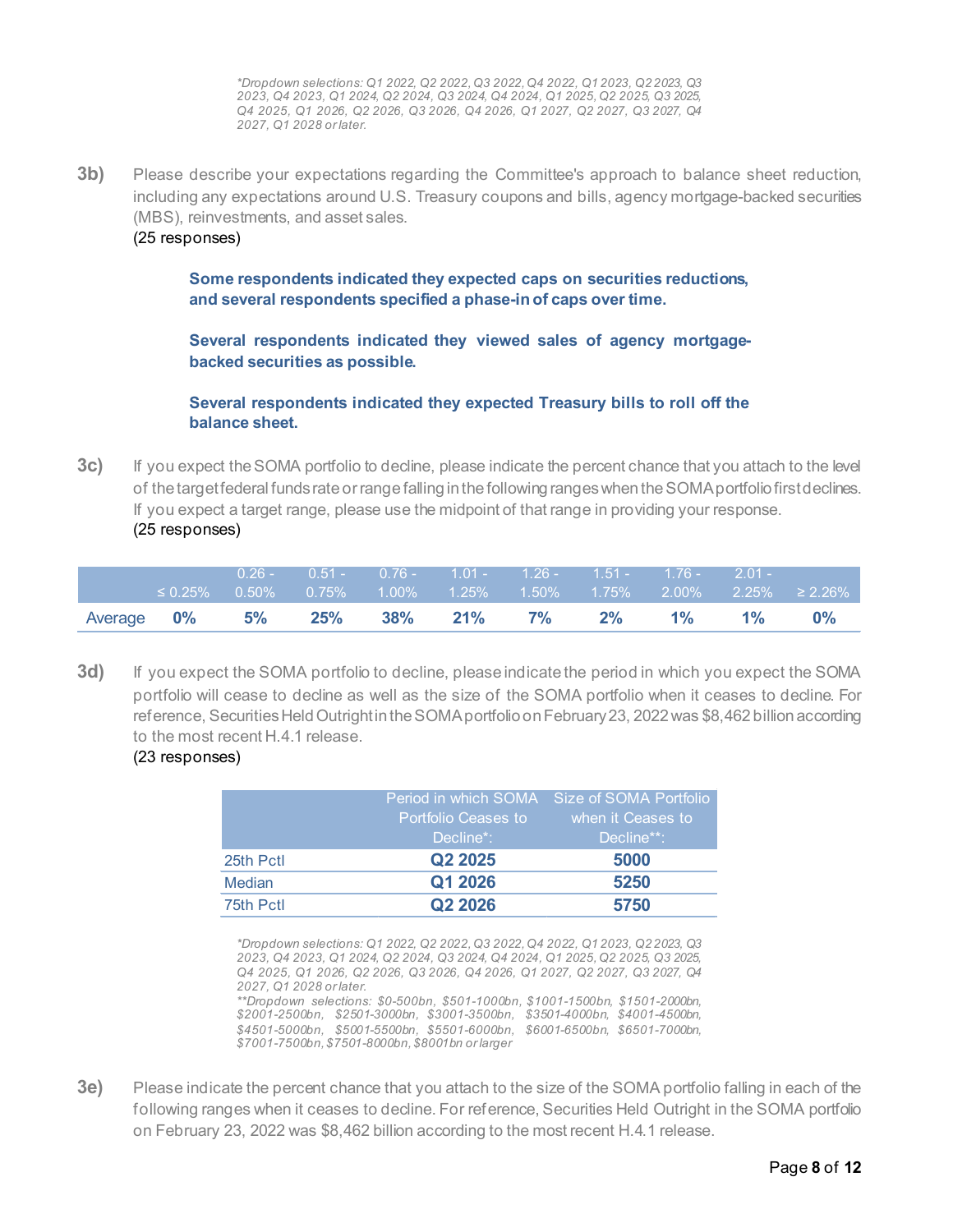### (24 responses)

|         | \$4000bn or | $$4001-$ | $$4501-$ | $$5001-$ | $$5501-$  | $$6001-$ | $$6501 -$ | \$7001-   | \$7501bn or |
|---------|-------------|----------|----------|----------|-----------|----------|-----------|-----------|-------------|
|         | smaller     | 4500bn   | 5000bn   | 5500bn   | 6000bn    | 6500bn   | 7000bn    | $7500$ bn | larger      |
| Average | 6%          | 10%      | 19%      | 21%      | <b>7%</b> | 11%      | 8%        | 5%        | 3%          |

<span id="page-8-0"></span>**4)** Provide your estimate of the most likely outcome for the 10-year Treasury yield at the end of each period below. In addition, provide your estimate of the longer-run level of the 10-year Treasury yield. For reference, as of March 1 the yield was roughly 1.73 percent.

|               |                |         | 2022 Q1             | 2022 Q2<br>2022 Q3 |         |                     | 2022 Q4           |  |
|---------------|----------------|---------|---------------------|--------------------|---------|---------------------|-------------------|--|
|               | 25th Pctl      |         | 1.75%               | 1.90%              | 2.00%   |                     | 2.15%             |  |
|               | Median         |         | 1.80%               | 2.00%              | 2.11%   |                     | 2.25%             |  |
|               | 75th Pctl      |         | 1.90%               | 2.00%              | 2.25%   |                     | 2.50%             |  |
|               | # of Responses |         | 26                  | 26                 | 26      |                     | 26                |  |
|               |                |         |                     |                    |         |                     |                   |  |
|               |                | 2023 H1 | 2023 H <sub>2</sub> |                    | 2024 H1 | 2024 H <sub>2</sub> | <b>Longer Run</b> |  |
| 25th Pctl     |                | 2.25%   | 2.25%               |                    | 2.25%   | 2.25%               | 2.10%             |  |
| <b>Median</b> |                | 2.45%   | 2.50%               |                    | 2.50%   | 2.50%               | 2.50%             |  |
| 75th Pctl     |                | 2.60%   | 2.80%               |                    | 3.00%   | 3.00%               | 3.25%             |  |
|               | # of Responses | 26      | 25                  |                    | 25      | 25                  | 25                |  |

<span id="page-8-1"></span>**5)** Provide your estimate of the most likely outcome for the 30-year fixed primary mortgage rate at the end of each period below. In addition, provide your estimate of the longer-run level of the 30-year fixed primary mortgage rate. For reference, as of March 1 the rate was roughly 3.90 percent.

|                | 2022 Q1  | 2022 Q <sub>2</sub> | 2022 Q3 | 2022 Q4 |
|----------------|----------|---------------------|---------|---------|
| 25th Pctl      | $3.90\%$ | 3.94%               | 4.00%   | 4.00%   |
| <b>Median</b>  | 4.00%    | 4.03%               | 4.20%   | 4.25%   |
| 75th Pctl      | 4.05%    | 4.20%               | 4.30%   | 4.50%   |
| # of Responses | 24       | 24                  | 24      | 24      |

|                | 2023 H1 | 2023 H <sub>2</sub> | 2024 H1 | 2024 H <sub>2</sub> | Longer Run |
|----------------|---------|---------------------|---------|---------------------|------------|
| 25th Pctl      | 4.11%   | 4.06%               | 4.10%   | 4.00%               | 3.83%      |
| Median         | 4.35%   | 4.40%               | 4.38%   | 4.48%               | 4.16%      |
| 75th Pctl      | 4.75%   | 4.90%               | 5.00%   | 5.00%               | 5.00%      |
| # of Responses | 24      | 24                  | 24      | 24                  | 24         |

<span id="page-8-2"></span>**6)** What percent chance do you attach to any additional U.S. federal fiscal policy measures being signed into law over the next 12 months (March 1, 2022 through February 28, 2023)? (27 responses)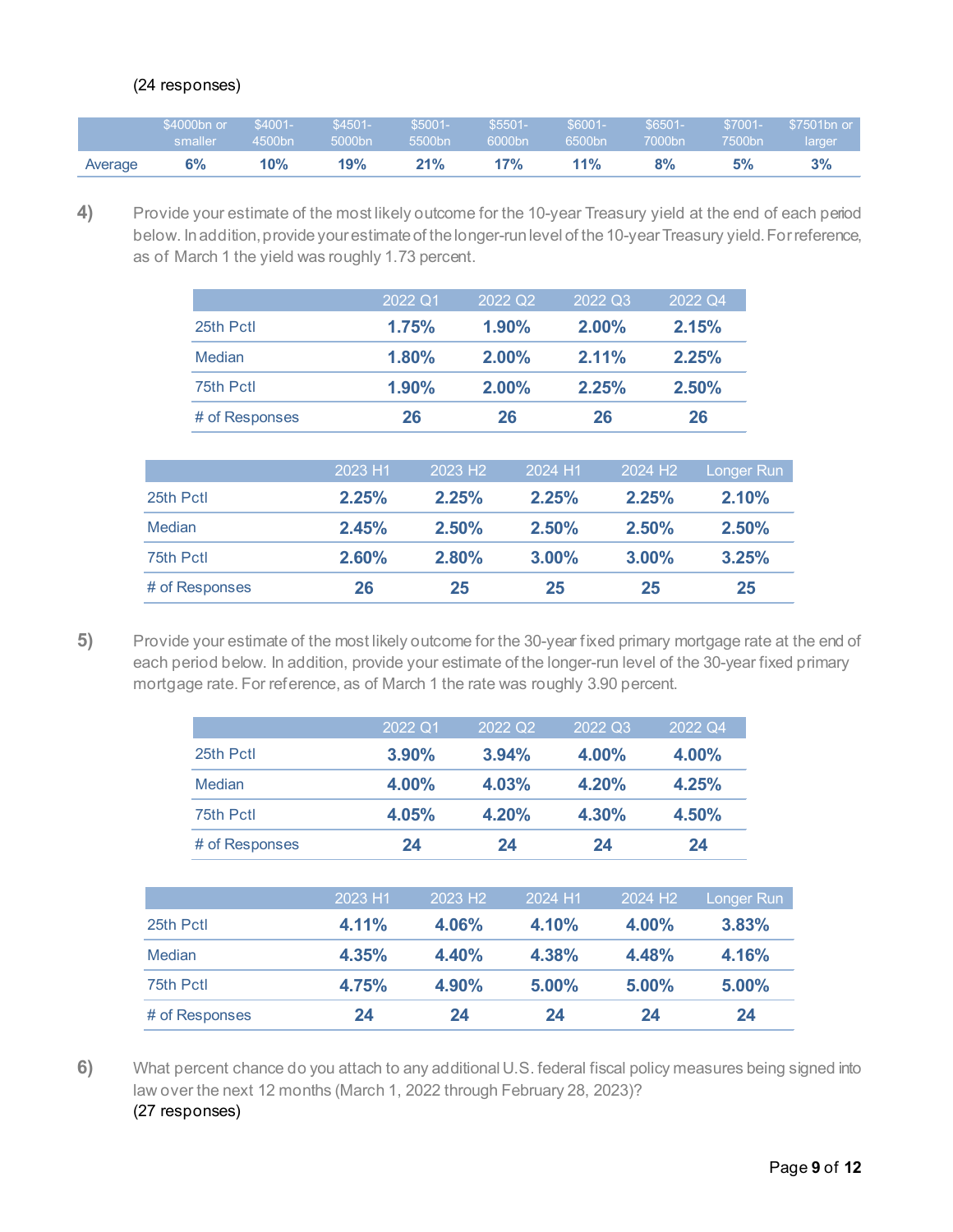| <b>Probability of Additional U.S. Federal</b><br><b>Fiscal Policy Measures</b> |                |  |  |  |  |
|--------------------------------------------------------------------------------|----------------|--|--|--|--|
|                                                                                | Next 12 Months |  |  |  |  |
| 25th Pctl                                                                      | 25%            |  |  |  |  |
| Median                                                                         | 40%            |  |  |  |  |
| 75th Pctl                                                                      | 50%            |  |  |  |  |

If you assigned a non-zero probability above, please provide your estimate of the most likely total amount of additional U.S. federal fiscal policy spending and revenue measures to be signed into law over the next 12 months (March 1, 2022 through February 28, 2023), conditional on there being such additional measures.

### (26 responses)

|           | <b>Additional U.S. Federal Fiscal Policy Measures Estimates</b> |                                                 |  |  |  |  |  |  |
|-----------|-----------------------------------------------------------------|-------------------------------------------------|--|--|--|--|--|--|
|           |                                                                 | Estimate of Most Likely Estimate of Most Likely |  |  |  |  |  |  |
|           | Total Amount of                                                 | <b>Total Amount of</b>                          |  |  |  |  |  |  |
|           | Additional U.S. Federal                                         | <b>Additional U.S. Federal</b>                  |  |  |  |  |  |  |
|           | <b>Fiscal Policy Spending</b>                                   | <b>Fiscal Policy Revenue</b>                    |  |  |  |  |  |  |
|           | Measures (\$ billions)                                          | Measures (\$ billions)                          |  |  |  |  |  |  |
|           | Over Next 12 Months                                             | Over Next 12 Months                             |  |  |  |  |  |  |
| 25th Pctl | 750                                                             | 250                                             |  |  |  |  |  |  |
| Median    | 1000                                                            | 500                                             |  |  |  |  |  |  |
| 75th Pctl | 1200                                                            | 1000                                            |  |  |  |  |  |  |
|           |                                                                 |                                                 |  |  |  |  |  |  |

**7a)** Please provide the percent chance you attach to the following outcomes for headline PCE inflation in 2022, 2023, and 2024 (Q4/Q4).

<span id="page-9-0"></span>(25 responses)

| Headline PCE Inflation 2022 (Q4/Q4) |               |          |    |    |     |                                                    |     |     |    |                                                                       |
|-------------------------------------|---------------|----------|----|----|-----|----------------------------------------------------|-----|-----|----|-----------------------------------------------------------------------|
|                                     |               | $1.51 -$ |    |    |     | $2.01 - 2.51 - 3.01 - 3.51 - 4.01 - 4.51 - 5.01 -$ |     |     |    |                                                                       |
|                                     | $\leq 1.50\%$ | $2.00\%$ |    |    |     |                                                    |     |     |    | $\frac{1}{2.50\%}$ 3.00% 3.50% 4.00% 4.50% 5.00% 5.50% ≥ 5.51% و2.51% |
| Average                             | $2\%$         | $2\%$    | 3% | 8% | 17% | 20%                                                | 19% | 13% | 9% | 6%                                                                    |

| Headline PCE Inflation 2023 (Q4/Q4) |               |          |                                              |                            |     |                                |     |         |                 |                      |
|-------------------------------------|---------------|----------|----------------------------------------------|----------------------------|-----|--------------------------------|-----|---------|-----------------|----------------------|
|                                     |               | $1.01 -$ | $1.26$ - $1.51$ - $1.76$ - $2.01$ - $2.26$ - |                            |     |                                |     | $2.51-$ | $2.76 - 2$      |                      |
|                                     | $\leq 1.00\%$ | $1.25\%$ |                                              | $1.50\%$ $1.75\%$ $2.00\%$ |     | $\frac{1}{2.25\%}$ 2.50% 2.75% |     |         |                 | $3.00\% \geq 3.01\%$ |
| Average                             | 2%            | $2\%$    | 5%                                           | 8%                         | 13% | 18%                            | 21% | 14%     | 7% <sup>-</sup> | 9%                   |

| Headline PCE Inflation 2024 (Q4/Q4) |               |          |    |    |                                                             |     |     |            |          |                      |
|-------------------------------------|---------------|----------|----|----|-------------------------------------------------------------|-----|-----|------------|----------|----------------------|
|                                     |               | $1.01 -$ |    |    | $1.26 - 1.51 - 1.76 - 2.01 - 2.26 -$                        |     |     | $2.51 - 7$ | $-2.76-$ |                      |
|                                     | $\leq 1.00\%$ | $1.25\%$ |    |    | $-1.50\%$ $-1.75\%$ $-2.00\%$ $-2.25\%$ $-2.50\%$ $-2.75\%$ |     |     |            |          | $3.00\% \geq 3.01\%$ |
| Average                             | $2\%$         | 3%       | 5% | 8% | 19%                                                         | 24% | 18% | 9%         | 5%       | 8%                   |

Please also provide your point estimate for the most likely outcome. (25 responses)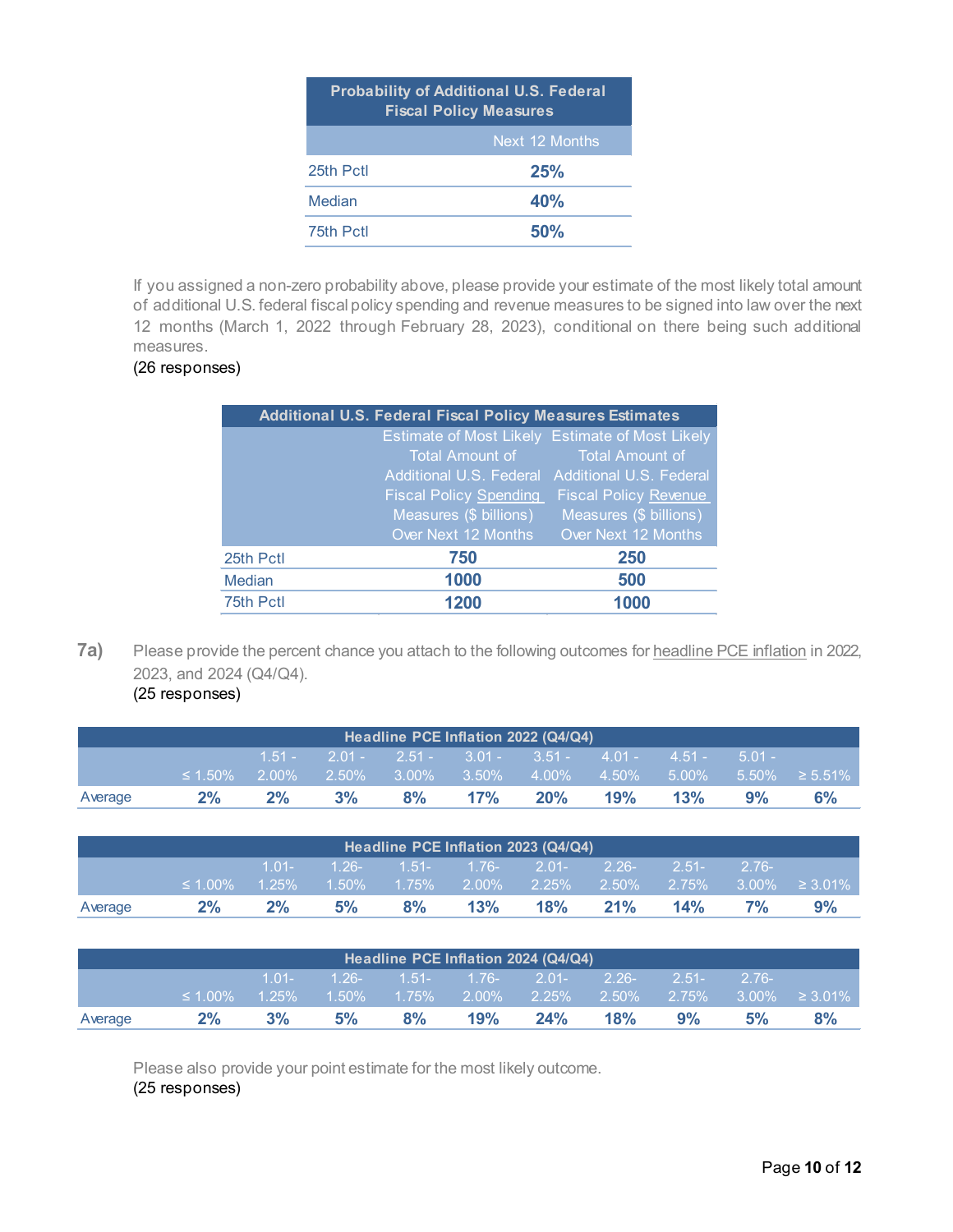|               | Headline PCE Inflation Modal Point Estimates (Q4/Q4) |       |          |
|---------------|------------------------------------------------------|-------|----------|
|               | 2022                                                 | 2023  | 2024     |
| 25th Pctl     | 3.40%                                                | 2.10% | $2.00\%$ |
| <b>Median</b> | 3.85%                                                | 2.25% | 2.10%    |
| 75th Pctl     | 4.50%                                                | 2.60% | $2.30\%$ |

**7b)** For the outcomes below, provide the percent chance you attach to the annual average CPI inflation rate from March 1, 2022 - February 28, 2027 falling in each of the following ranges. Please also provide your point estimate for the most likely outcome.

## (26 responses)

|         | $\leq 1.00\%$ | $1.01 -$<br>1.50% | $1.51 -$<br>2.00% | $2.01 -$<br>2.50%             | $2.51 -$<br>3.00% | $\geq 3.01\%$ |
|---------|---------------|-------------------|-------------------|-------------------------------|-------------------|---------------|
| Average | 2%            | 7%                | 19%               | 35%                           | 25%               | 13%           |
|         |               |                   |                   |                               |                   |               |
|         |               |                   |                   | <b>Most Likely</b><br>Outcome |                   |               |
|         |               | 25th Pctl         |                   | 2.35%                         |                   |               |
|         |               | Median            |                   | 2.50%                         |                   |               |
|         |               | 75th Pctl         |                   | 2.60%                         |                   |               |

**7c)** For the outcomes below, provide the percent chance you attach to the annual average CPI inflation rate from March 1, 2027 - February 29, 2032 falling in each of the following ranges. Please also provide your point estimate for the most likely outcome.

|  | (26 responses) |  |
|--|----------------|--|
|--|----------------|--|

|                | $1.01 - 1.51 - 2.01 - 2.51 -$<br>$\leq 1.00\%$ 1.50% 2.00% 2.50% 3.00% $\geq 3.01\%$ |        |     |    |
|----------------|--------------------------------------------------------------------------------------|--------|-----|----|
| Average 4% 11% | 29%                                                                                  | $32\%$ | 15% | 9% |
|                | Most Likaly                                                                          |        |     |    |

|           | <b>Most Likely</b><br>Outcome |
|-----------|-------------------------------|
| 25th Pctl | $2.00\%$                      |
| Median    | 2.23%                         |
| 75th Pctl | 2.30%                         |

<span id="page-10-0"></span>**8a)** What percent chance do you attach to:

the U.S. economy currently being in a recession\*? the U.S. economy being in a recession\* **in 6 months**? the global economy being in a recession\*\* **in 6 months**?

(27 responses)